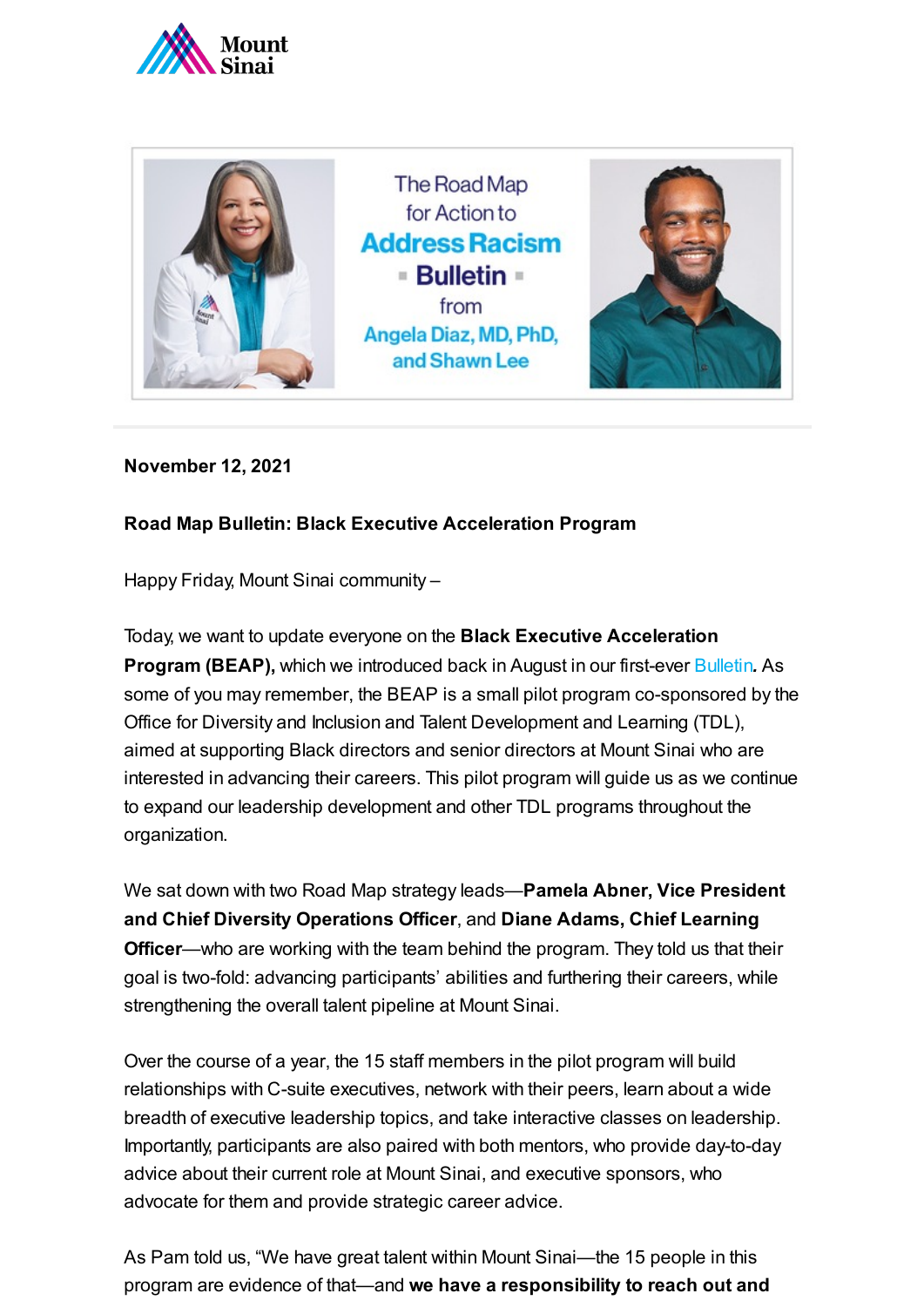help to support their career development. As people of color seek to advance in their careers, they too often face additional obstacles and challenges; this program begins to address that."

Leroy Francis, Administrative Director of Cardiology at Mount Sinai Queens and a member of the program's inaugural class, told us that, "actions speak louder than words" and this program, "speaks volumes about Mount Sinai's work to address racism and bridge the Black leadership gap within the organization and the health care industry overall."

We encourage everyone to get to know the 15 Mount Sinai team members who are in the inaugural class of the Black Executive Acceleration Program: rogram:

## **Members of the Black Executive Acceleration Program**

Mount Sinai Health System 2021



Calandra Branch, **MBA, FACHE** Senior Director, Network Operations Mount Sinai Health System



**MPA** Director, Medical Education. Icahn School of Medicineat Mount Sinai

Brendan Bullen,



Natalie Callis DNP, RN-BC, CNL, **CPXP, CSSGB** Senior Director. **Talent Development** and Learning. Mount Sinai Health System



**Yvette Cummings, MSN, RN** Senior Director. Dialysis and Ambulatory Care Nursing. The Mount Sinai Hospital

Hospital

Annabel Henry

Senior Director.

Access, Transfer

Mount Sinai Health

Center,

System



**Audra Evans** Administrative Director. Administration. The Mount Sinai



Leroy Francis, **MPH** Director, Cardiology Mount Sinai Queens

Maxine Legall,

Director, Patient

Transformation

Mount Sinai Morningside

Experience, Cultural

MBA, MSW,

CPXP

Emergency

Mount Sinai West

Medicine.



Sandra Gilmore Senior Director. Office of the Chief Medical Officer. Mount Sinai Health System



Sylvia Owens



Jacobie Ricard Senior Director, Planning, Design. and Construction. Mount Sinai Morningside



Lorisa Richards. MS, FNP, RN Senior Director, Nursing. The Mount Sinai Hospital



Kimberley Ennis, **DNP** Senior Director Nursing, Mount Sinai Queens



Mount Sinai Health

**Diane Rollins** Senior Director, Information Technology, Mount Sinai Health System

**Monica Dent** Administrative Director,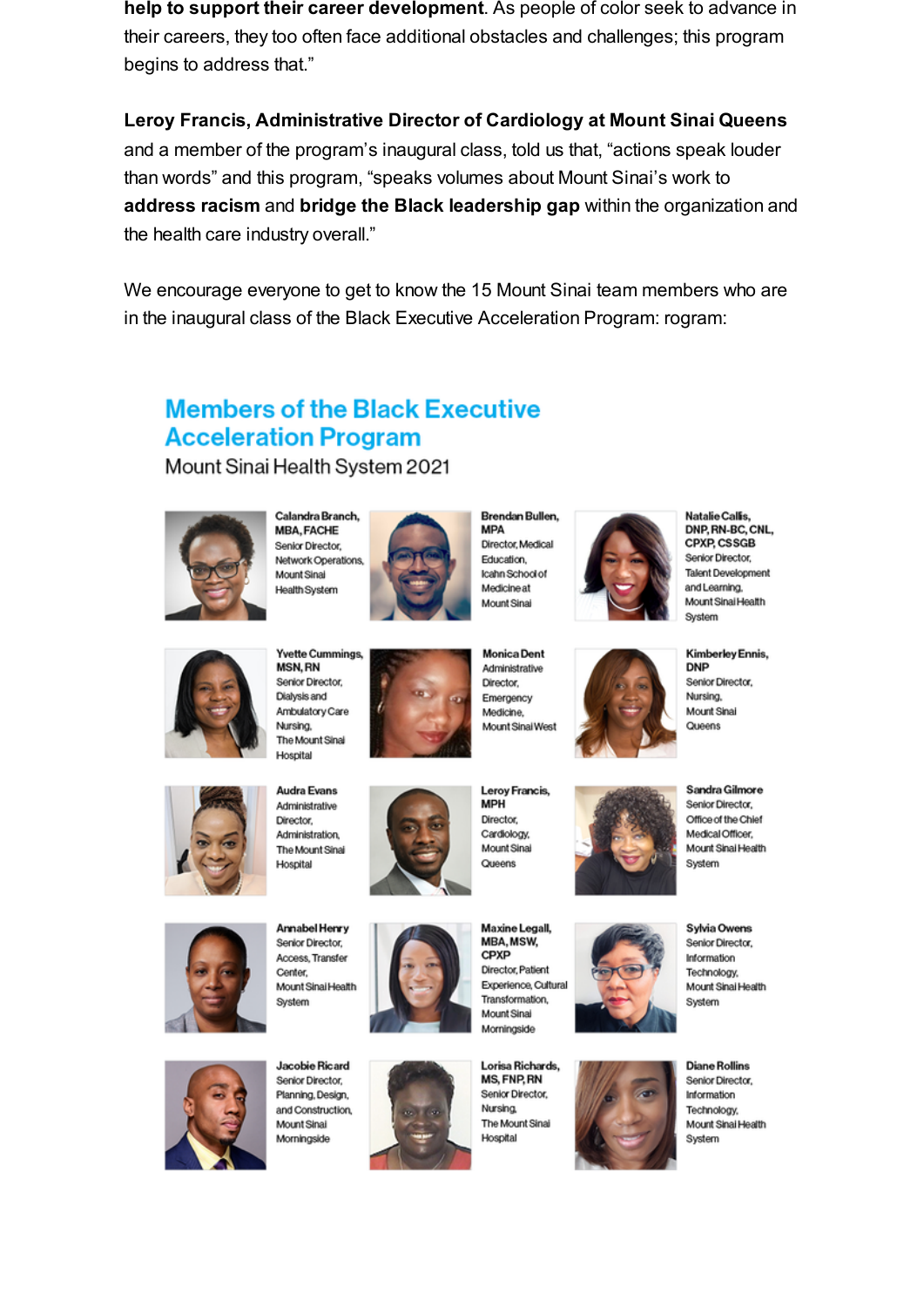We'd also like to take a moment to give a very special shoutout and heartfelt thanks to the Executive Sponsors of this year's program: Diane Adams, Richard Amiraian, Jeremy Boal, Kelly Cassano, Rob Fields, Evan Flatow, Art Gianelli, Alicia Gresham, Cameron Hernandez, Arthur Klein, Vicki LoPachin, Jane Maksoud, Joe Mari, Kristin Myers, Beth Oliver, David Reich, Matt Rosamond, and Abe Warshaw.

In fact, one of the program participants—**Calandra Branch, MBA, FACHE, Senior Director for Network Operations in Nassau County**—told us that working with her Executive Sponsors was the "most exciting" part of the program. According to Calandra, she and her sponsors have "planned a great strategy for the year," culminating in a capstone project that is directly related to her current work and will "**prepare me to take on a larger role**" at Mount Sinai.

Importantly, this program is not just supporting Mount Sinai team members in their personal career growth but is **building a network of support for future leaders of color**. Diane Adams said that she feels "very confident about the future knowing **the graduates of this program will be Mount Sinai's next generation of mentors and sponsors**." We couldn't agree more—and we look forward to everything this group and future classes will achieve.

One more thing this week: As we outlined, the Black Executive Acceleration Program is a pilot program and has already begun, **but there are plenty of other opportunities available if you are looking to grow your career through networking and mentorship**.

We encourage anyone from an underrepresented minority background to check out **Mount Sinai's LINC Program**, which provides mentees with access to opportunities for development, advice, exposure, and advocacy that can accelerate their professional growth. Email [eileen.campbell@mountsinai.org](mailto:eileen.campbell@mountsinai.org) or call 212-241- 1944 if you are interested. To be a LINC mentee, you must:

- Be an individual from an underrepresented minority group
- Have one or more direct reports
- Have received a strong contributor role model rating on their annual performance appraisal

As always, if you want to get involved, we encourage you to join us at an upcoming event: